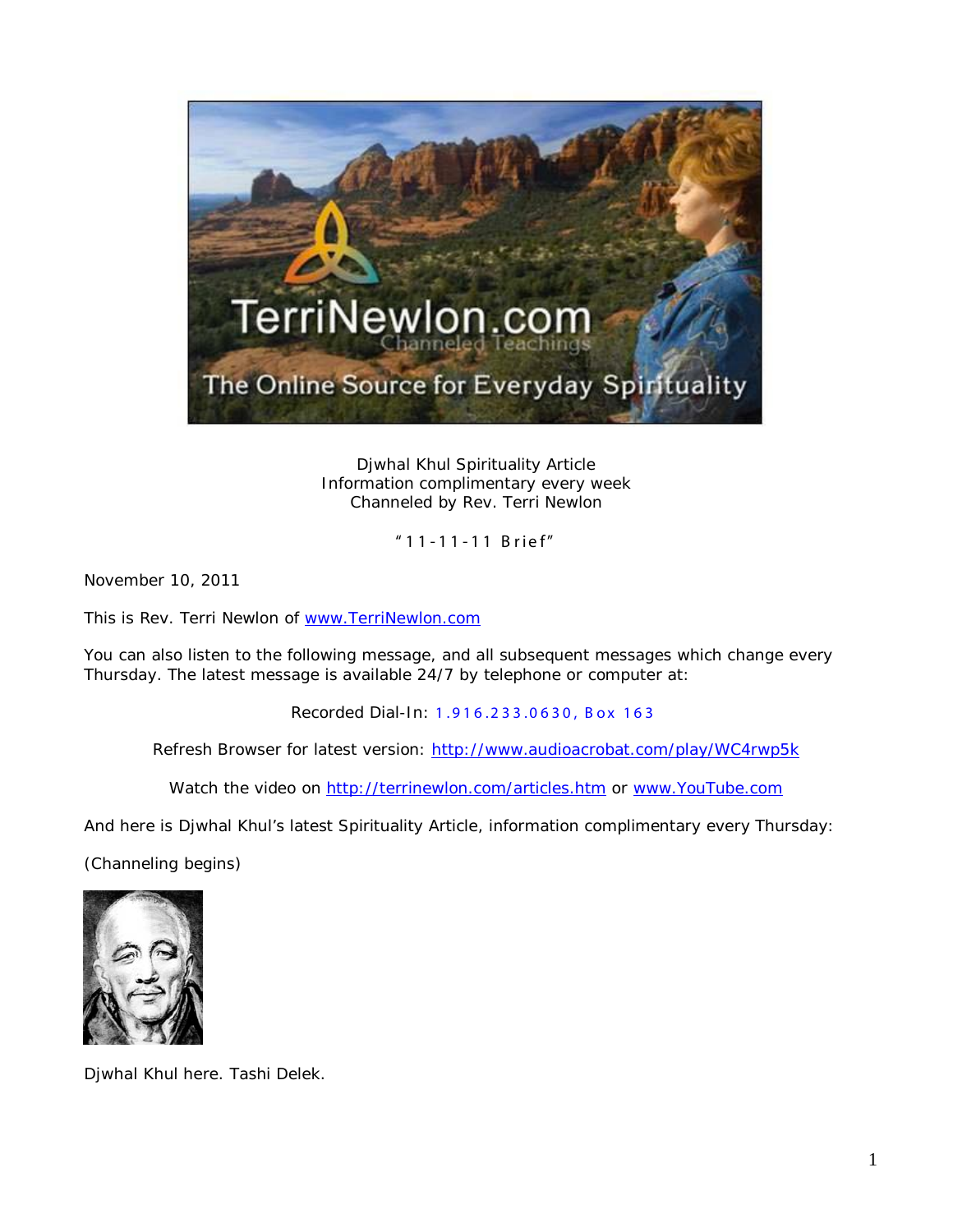Alright 11-11-11 is a very powerful day and also the kick start to a very powerful time. So I am going to talk a little bit about what you can use the energies for and then those that are in the VIP [Call](http://www.terrinewlon.com/11_11_11.html) list will have a special call on that day, as well, that will go more in depth.

The 11-11-11 basically if you count the year 2011 and add up all of the numbers, you get the number 8 which is about power, and it's also a very strong spiritual number. So in this case, what I am recommending is that you focus upon the power of your spiritual growth, the power of your personal growth, perhaps also your power to manifest on a large scale. And it is extremely important to keep the focus positive. In other words, for the good of all. For your own good and for the highest good of all.

In other words, trying to use the 11-11-11 in a greedy or corrupt way will cause a lot of backlash for those that try to use it that way and then it also tends to generally harm others in the wake of something of that nature.

So focus on your spiritual growth development, what is it that you want: a stronger intuition, better telepathic abilities, perhaps healing powers, more Reiki energy, anything that focuses your intention in that direction is very, very good.

Now, let's work with the violet flame also because although it's a Seventh Ray energy, it helps transmute old things. We are also at what I call a half way point for Wesak. Wesak is the annual, kind of like New Year for light workers and world servers. It occurs generally in May, it's a full moon when the Sun is in Taurus and the Moon is in Scorpio and it's full. So this is the opposite time of the year: the Sun is in Scorpio, the Moon is Full in the sign of Taurus.

So your focus for Wesak this year is to keep taking thoughts and transmute them into a state of Love. So you are literally taking/flipping things around. You're taking negatives and turning them into positives, as much as possible, within Self and in the World as well.

Alright. So enjoy the energies. A quick reminder again, we are in a very intense time period that lasts pretty much through the end of this year. It started on October 28 and goes pretty much through the end of December 2011. So there's a lot of pressure in the world kind of coming in towards you. It's very important to keep a peaceful center and when you move off of it, don't stay off very long. Deliberately get back into a peaceful calm state.

Alright. As always, thank you and my love to you,

Djwhal Khul

Channeled by Rev. Terri Newlon [www.TerriNewlon.com](http://www.terrinewlon.com/)

(Spirituality Article, Transcribed by Micheline Ralet)

Training for Modern Mystics [Channeled Teachings for Everyday Spirituality](http://www.terrinewlon.com/)

© 2011 All Rights Reserved – Terri Newlon Inc.

Join our e-newsletter and get complimentary Spirituality Articles information every week.

Continuously Upgraded custom designed long distance ethers broadcast for anyone seeking Spiritual Enlightenment. Great for World Servers. Economically priced. [http://terrinewlon.com/events\\_sessions.htm](http://terrinewlon.com/events_sessions.htm)